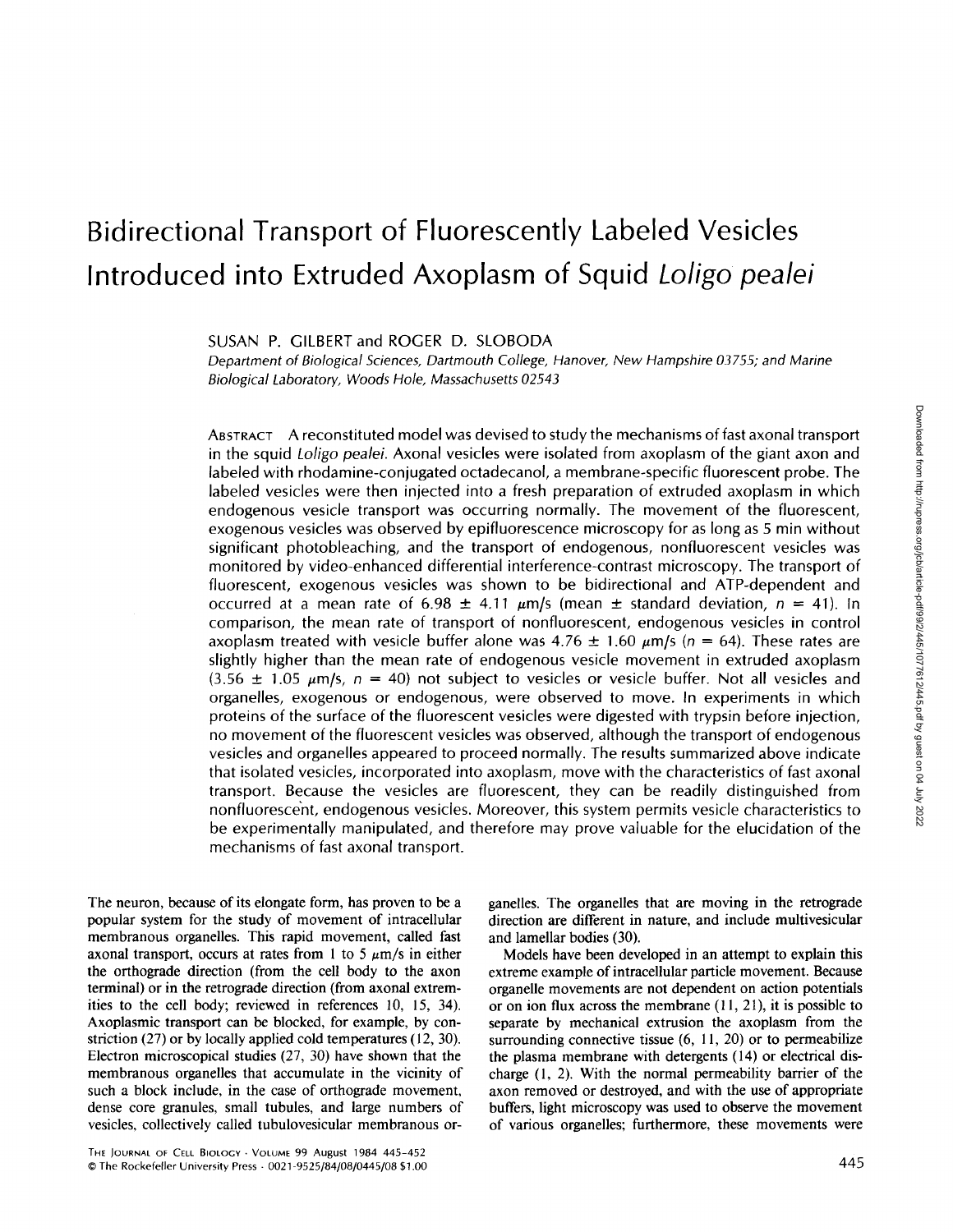shown to occur at normal rates and to require ATP hydrolysis (1, 11, 14).

Another approach to study the mechanisms of intracellular organelle movement is microinjection of synthetic particles into cells and characterization of the exogenous particle movement in comparison with endogenous organelle transport. Adamsand Bray (3) have shown that synthetic particles with sizes up to  $0.5 \mu m$  in diameter microinjected into intact crab axons were transported with movements indistinguishable from endogenous organelles moving in the orthograde direction. They concluded that a transport system exists in axons that has the capability of carrying any particle of suitable physical properties in the orthograde direction. Similarly, Beckerle and Porter (7) have demonstrated that the transport of microinjected fluorescent polystyrene beads in tissue culture cells does not require membrane-encoded information. They found that the movement of the beads could be reversibly inhibited by the microtubule inhibitor nocodazole, while at the same time the F-actin that stained with nitrobenzooxadiazol-phallacidin remained intact. In interpreting these studies, the investigators stated that they did not exclude the possibility that the exogenous particles became coated with an endogenous force-generating protein such as myosin or dynein.

In studies designed to correlate intracellular membranous organelle movement with cytoskeletal structures, Travis and Allen  $(29)$  and Hayden et al.  $(16)$  demonstrated that these organelles move in close association with bundles of microtubules. By combining video-enhanced differential interference contrast (DIC)' and immunofluorescence light microscopy with electron microscopy, it has very recently been shown that organelle movement can take place along a single microtubule. (John H. Hayden, personal communication).

Using another approach, Sheetz and Spudich (26) have developed an in vitro model that employs myosin-coated synthetic beads that have the ability to move on subcortical actin bundles of the alga Nitella. The F-actin filaments within the bundles are aligned with the same polarity, and the myosin-coated spheres attached and moved unidirectionally along the actin cables. This assay permits the study of the movement of synthetic particles or cellular organelles in an isolated actomyosin-dependent system .

In the experiments described here, axonal vesicles were isolated from the axoplasm of the squid Loligo pealei and labeled with rhodamine-conjugated octadecanol  $(R-C_{18})$ , a membrane specific fluorescent probe. These labeled vesicles were then injected into another preparation of extruded axoplasm in which endogenous particle movement was proceeding normally. The results demonstrate that the labeled, exogenous vesicles move with the characteristics of fast axonal transport. Because the vesicles are fluorescent, they can be distinguished from endogenous membranous organelles. The vesicle characteristics can thus be manipulated in experiments designed to elucidate the mechanisms of fast axonal transport.

## MATERIALS AND METHODS

Membrane Probe: The R-C<sub>18</sub> was prepared by Dr. Wendy F. Boss (North Carolina State University), using a modification of the procedure of Boss et al. (9) and characterized further as described below.  $R-C_{18}$  is a nonspecific membrane probe with a hydrocarbon chain that allows it to partition into membranes. The reaction mixture was extracted with chloroform, and the final product was purified by thin layer chromatography (18). The  $R-C_{18}$  product was scraped from the plate, dissolved in ethanol, and the silica gel removed by centrifugation. An aliquot of  $R-C_{18}$  was dried under  $N_2$ , and the resulting oil was analyzed by infrared spectroscopy (Perkin-Elmer 599, Perkin-Elmer Corp., Ridgefield, CT), mass spectroscopy (Finnigan 4000, Finnigan Corp., San Jose, CA), and chemical analysis (Atlantic Microlabs, Atlanta, GA). The infrared spectrum of the  $R-C_{18}$  showed a carbonyl ester stretching frequency of 1,715  $cm^{-1}$  as compared to 1,685 cm<sup>-1</sup> for the free acid starting material, rhodamine B. The higher stretching frequency of the carbonyl ester was as expected, and no free acid was present in the  $R-C_{18}$  sample. The mass spectrum and chemical analysis indicated contamination by imidazole, a by-product of the synthesis reaction; this was thought not to be a problem since the probe was used in an imidazole buffer. For use, the  $R-C_{18}$  was diluted 1:500,000 in 95% ethanol, and free molecules of probe were separated from labeled membranes by sucrose density gradient centrifugation (see below).

Purification and Labeling of Vesicles: Squid (L. pealei) obtained from the Department of Marine Resources, Marine Biological Laboratory, Woods Hole, MA, were used for experiments <48 h after their capture at sea. The dorsal giant nerve fibers were removed, and axoplasm from 10 axons was collected by mechanical extrusion (20) . The extruded axoplasm was diluted in 100-200 Al of buffering medium (250 mM sucrose, <sup>250</sup> mM KCI, <sup>10</sup> mM MgC12, <sup>1</sup> mM EGTA, <sup>I</sup> mM ATP, <sup>1</sup> mM phenylmethylsulfonyl fluoride, <sup>10</sup> mM imidazole, pH 7.4) at 4°C and homogenized gently in <sup>a</sup> glass-Teflon homogenizer (Wheaton Scientific, Millville, NJ). The homogenate was incubated with 5  $\mu$ l R-C<sub>18</sub> for 10 min on ice, and layered on top of a three-step sucrose gradient of 150  $\mu$ l of 0.3 M sucrose, 150  $\mu$ l of 0.6 M sucrose, 100  $\mu$ l of 1.5 M sucrose. The sample was overlayed with 50 mM sucrose to fill the 0.8 ml Ultraclear centrifuge tubes (Beckman Instruments, Inc., Palo Alto, CA). The sucrose solutions were prepared in <sup>a</sup> buffer containing <sup>100</sup> mM KCI, <sup>10</sup> mM MgCl<sub>2</sub>, 1 mM EGTA, 1 mM ATP, 1 mM phenylmethylsulfonyl fluoride, <sup>10</sup> MM imidazole, pH 7.4. The samples were centrifuged at 22,000 rpm for <sup>5</sup> h at 4°C in a SW50.1 rotor (Beckman Instruments, Inc.). The gradients were then fractionated into  $\sim 200$ - $\mu$ l fractions. Each fraction was monitored by epifluorescence microscopy and by negative-stain electron microscopy using 1% uranyl acetate. The first 250-300  $\mu$ l from the top of the tube contained R- $C_{18}$  that was not incorporated into membrane; therefore these fractions were discarded. The next two fractions contained large numbers of fluorescently labeled vesicles, and these fractions were combined for microscopy and biochemical studies. The vesicle preparation was stored at 4°C until use.

Light Microscopy: Axoplasm from the giant axon was extruded mechanically onto a cover glass (11) . Labeled, exogenous vesicles were introduced into the midregion of the cylinder of axoplasm using a pulled, glass pasteur pipette. The long axis of the pipette was held perpendicular to the cylinder of axoplasm and parallel to the surface of the slide during the injection . The preparation was incubated for <sup>10</sup> min at 10-16°C to give the exogenous vesicles time to associate with the transport apparatus. Subsequently, the axoplasm was washed with buffer X (350 mM aspartate, <sup>130</sup> mM taurine, <sup>70</sup> mM betaine, 50 mM glycine, 12.9 mM  $MgCl<sub>2</sub>$ , 10 mM EGTA, 3 mM CaCl<sub>2</sub>, 1 mM ATP, 1 mM glucose, <sup>20</sup> mM HEPES, pH 7.2) (a modification of buffer P, see reference 23) to remove excess, unassociated vesicles . The preparation was transferred to an inverted Zeiss Axiomat equipped with  $50 \times / 1.0$  N.A. and  $100 \times / 1.3$  N.A. planapochromatic objectives. The exogenous vesicles were examined by epifluorescence microscopy with a 100 W Hg light source, 515-560 nm excitation filter, 580 nm dichroic reflector, and 590 nm barrier filter (Carl Zeiss, Inc., Thornwood, NY). The fluorescent images were recorded with a Hamamatsu C-1000-12 silicon-intensified target camera coupled to a SONY VO-5800 <sup>3</sup>/a inch videocassette recorder. Endogenous vesicle transport was monitored by video-enhanced contrast, DIC microscopy (4). For reproduction of images from the videotape, micrographs were photographed directly from the video monitor onto 35-mm Kodak Plus-X film which was developed in Microdol-X . succes gradient of 150 ale of the states. (50 ale 0.6 M success. (60 ale 0.6 M success of 0.6 ale 0.6 M success of 0.6 ale 0.6 M success (6 ale 0.6 M success or this all Ultracker centrifug teles (Becham Internation Higher

The motility of the labeled, exogenous particles was analyzed as described previously (5, 16), using a Graf/Pen digitizer (Science Accessories Corp., Southport, CT) connected to a NEDCO Able <sup>60</sup> computer (New England Digital Corp., White River Junction, VT). The measurements were made on vesicle images that were stored on videotape and played at normal speed (60 fields/s; 30 frames/s after 2-field interlace). For measurements of movement of endogenous, nonfluorescent vesicles, only those vesicles that were spherical and moving were measured. This helped to ensure that movements of mitochondria (which were generally oblong by rhodamine 123 staining, data not shown) were not counted in the measurements. In the fluorescence observations, only spherical, moving particles were included in the experimental sample. Thus, both endogenous and fluorescent vesicles were chosen using the same criteria. The rates reported are of individual vesicles that traveled continuously a distance (micrometers) per unit time (seconds), and rates of translocations include in the measurement no pause times (if any) of the particles . Each of the three experimental samples (see Fig. 3) was composed of data from vesicles moving in the orthograde direction and from vesicles moving in the retrograde

<sup>&#</sup>x27;Abbreviations used in this paper: DIC, Differential interference contrast; DNP, 2,6-dinitrophenol; R-C<sub>18</sub>, rhodamine-conjugated octadecanol.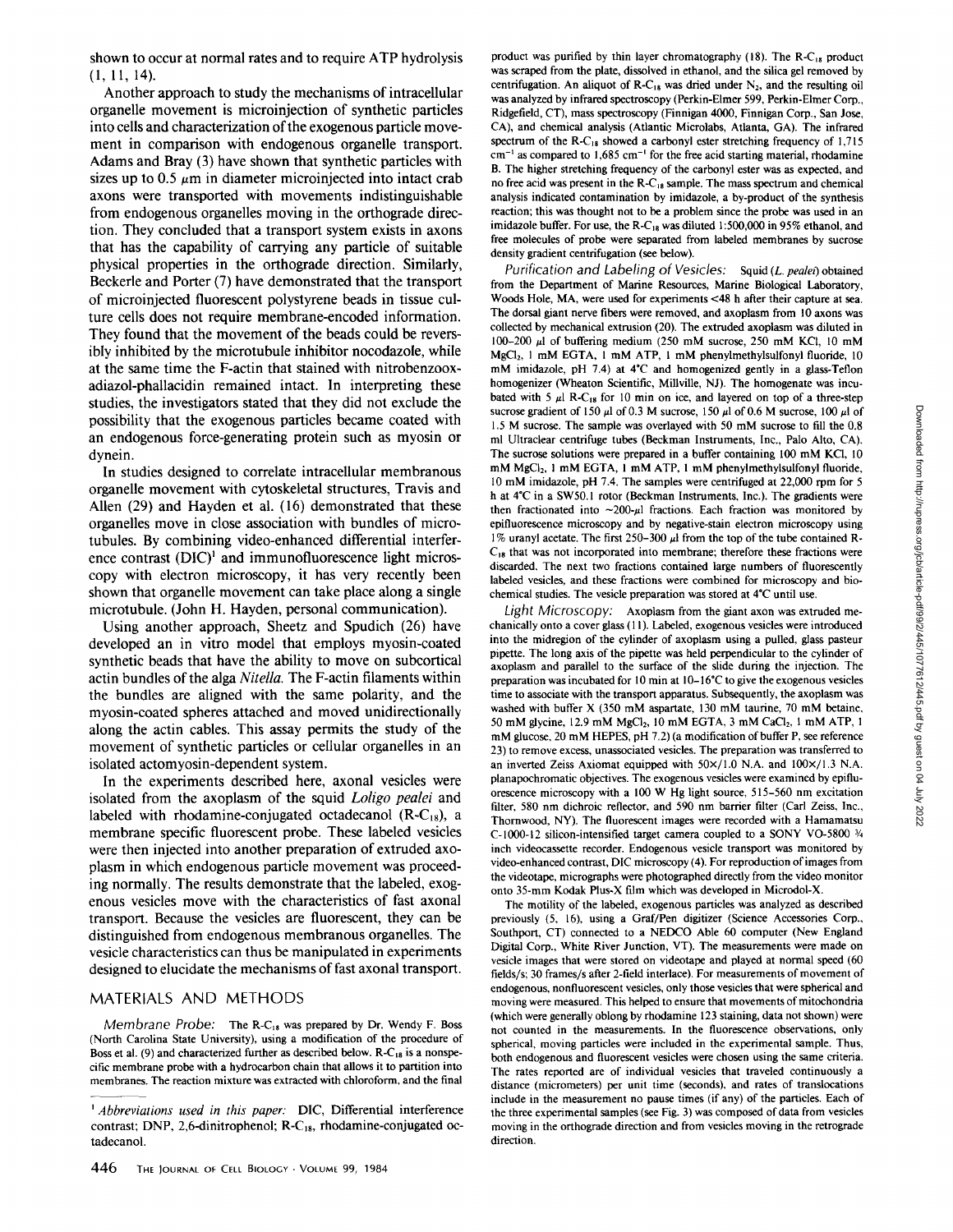Vesicle Treatments: For some experiments the vesicle preparations were pretreated with trypsin  $(1 \mu g/ml)$ , Type V-S, Sigma Chemical Co., St. Louis, MO) for 10 min followed by treatment with soybean trypsin inhibitor  $(5-10 \mu g/ml$ , Type II-S, Sigma Chemical Co.). The proteins of the vesicles were analyzed by SDS PAGE.

For another series of experiments, the axoplasm, containing labeled, exogenous vesicles, was treated with 2,6-dinitrophenol (DNP,  $200 \mu M$ ), an uncoupler of oxidative phosphorylation, in the presence and absence of added ATP (I mM).

Electron Microscopy: Isolated, labeled vesicles were collected by centrifugation for 2 <sup>h</sup> at 45,000 rpm in a Beckman SW50.1 rotor at 4°C . The supernatant was removed, and the pellet containing vesicles was fixed for 3 h at 4°C in 3% glutaraldehyde, <sup>1</sup> M sucrose, 0.1 M cacodylate buffer, pH 7.4. The pellet was washed in 1 M sucrose, 0.1 M cacodylate buffer, pH 7.4, and postfixed for 1 h in 1% osmium tetroxide in 0.1 M cacodylate buffer, pH 7.4, at 4°C. The sample was then dehydrated in ethanol, transferred through three changes of propylene oxide, and embedded in LX-112 (Ladd Research Industries, Burlington, VT).

For transmission electron microscopy, thin sections (60-70 nm) were cut with a glass knife and stained with saturated aqueous uranyl acetate followed by lead citrate (24). The sections were observed with a JEOL-100CX electron microscope at an accelerating voltage of 60 kV.

SDS PAGE: Vesicles were collected by centrifugation for 2 h at 45,000 rpm in a Beckman SW50.1 rotor at 4°C. The proteins of the pellet were resolved in 6-10% acrylamide and 12-48% urea linear gradient slab gels according to the method of Laemmli (19). Gels were stained for protein either with Coomassie Blue (13) or with Kodavue (Eastman Kodak Co., Rochester, NY).

## RESULTS

The purification procedure described in Materials and Methods yields highly fluorescent vesicles that can be continuously observed by epifluorescence microscopy for up to <sup>5</sup> min without significant bleaching. Because the  $R-C_{18}$  partitions into membranes nonspecifically (18), the labeled vesicles presumably represent the general population of membranous organelles found in axoplasm . Fig. <sup>1</sup> illustrates that the population of fluorescent vesicles was heterogeneous, having a range of diameters of 38-475 nm. In addition to vesicles, the fraction contained some mitochondria, as well as filamentous aggregates which were probably of cytoskeletal origin.

The  $R-C_{18}$  vesicles were observed to move in both the orthograde and retrograde directions after injection into extruded axoplasm. In Fig. 2, the vesicle denoted as Y moved in the retrograde direction at a rate of 8.2  $\mu$ m/s, while vesicle X moved in the orthograde direction at 8.8  $\mu$ m/s. Their paths of movement were within 14  $\mu$ m of each other. The vesicle denoted as Z moved in the retrograde direction at a slower rate (2.1  $\mu$ m/s) and was observed to pause or hesitate three times during the period of observation. In Fig. 2 $e$ , the photograph was produced by a continuous 10-s exposure of the videomonitor while the image was displayed at normal time. The streaks illustrating vesicle movement show sequential areas of bright, punctate fluorescence alternating with less bright areas. One has the impression from such images that the vesicle movement occurs in a discontinuous, steplike fashion, although when one views the videotape, the movement appears continuous.

Most of the observations made on the video monitor were of a single, fluorescent  $R-C_{18}$  vesicle moving across a dark screen rather than of many fluorescent vesicles moving in the orthograde and retrograde directions at the same time. This occurred because there were few fluorescent vesicles in the axoplasmic preparation in comparison to the possible number of fields of focus available for examination. That is, few if any fluorescent vesicles occupied a given field and plane of focus at any one time of observation . For example, because the cylinder of axoplasm was 1.5 cm long, and the microscope field width was 185  $\mu$ m, 80 individual areas could potentially be examined. In addition, each of the eighty fields had numerous planes of focus (depth of focus,  $\sim$ 410 nm) due to the thickness of the preparation of extruded axoplasm  $(\sim 1 \text{ mm})$ .

The rate of R-C<sub>18</sub>-vesicle movement was  $6.98 \pm 4.11 \mu m/s$ (mean  $\pm$  standard deviation,  $n = 41$ ), whereas endogenous vesicles from control extruded axoplasm treated with  $R-C_{18}$ vesicle buffer alone demonstrated a mean rate of  $4.76 \pm 1.60$  $\mu$ m/s,  $n = 64$ . By contrast the mean rate of unlabeled, endogenous vesicles from untreated extruded axoplasm was  $3.56 \pm 1.05 \mu \text{m/s}$ ,  $n = 41$  (Fig. 3). The means were significantly different from one another  $(P < 0.01)$  as determined by the Student's  $t$  test. The data suggest that the vesicle buffer affected the axoplasm to allow faster rates of movement (see Discussion).



FIGURE <sup>1</sup> Transmission electron micrograph illustrating the heterogeneity of the vesicle fraction . In addition to vesicles of different sizes (38-475 nm), there are filamentous aggregates probably of cytoskeletal origin. The vesicle in the inset (60 nm in diameter) demonstrates the characteristic trilaminar appearance of unit membranes. Bar, 105 nm. x 53,000. (Inset)  $\times$  225,000.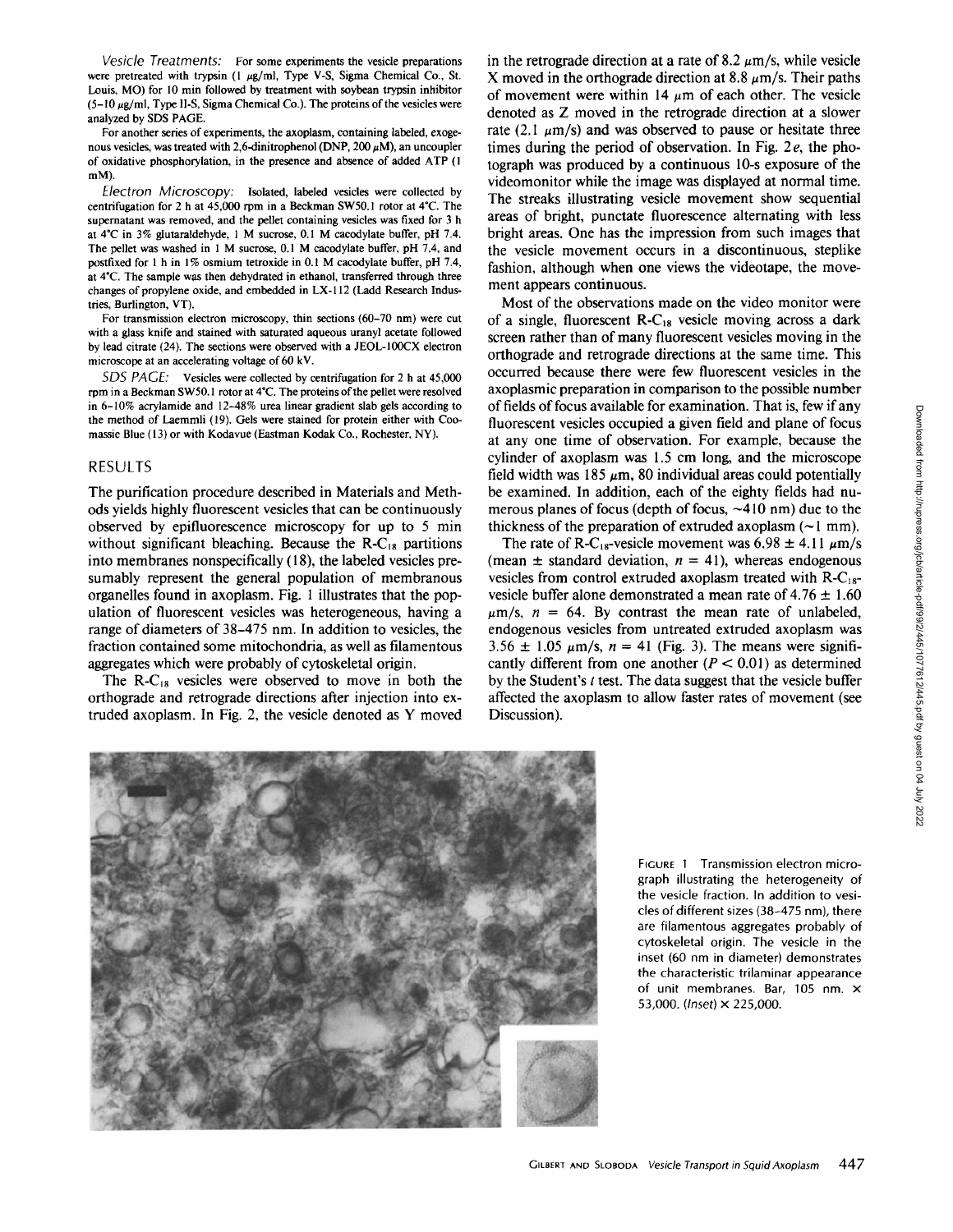

FIGURE 2 Epifluorescence micrographs of  $R-C_{18}$ -vesicle movement. (a-d) Demonstration of bidirectional movement during a 14 s time interval; each micrograph was obtained with a 1/4-s exposure. Vesicle Y moved in the retrograde direction at a rate of 8.2  $\mu$ m/s, while vesicle X moved in the orthograde direction at 8.8  $\mu$ m/s. Vesicle Z moved in the retrograde direction at 2.1  $\mu$ m/s. Vesicles X and Y had moved out of the plane of focus by the time frame d was obtained. In e, the photograph was produced by a continuous 10-s exposure of the video monitor while the videorecorder played at a rate representing normal time . Arrows indicate the direction of vesicle movement. Bar, 10  $\mu$ m.  $\times$  600.

Some R-C,s vesicles moved continuously while others were observed to pause in transit; still others were not observed to move. Also, the paths of movement were linear, although some fluorescent vesicles were observed to deviate from one linear trajectory to another as has been observed for endogenous membranous organelles in intact giant axons (5) . In addition to these similarities, there were differences. Neither the endogenous axonal transport nor the  $R-C_{18}$ -vesicle movements could be observed after  $\sim$ 30 min. The preparations of axoplasm that received  $R-C_{18}$  vesicles or controls that received vesicle buffer alone were not viable for as long as extruded axoplasm with no added buffer or with added buffer X (see Methods and also reference 23) .

To show that the movement of the exogenous, fluorescent vesicles was an energy dependent process, the following experiment was performed. R-C,8 vesicles were injected into extruded axoplasm. After 10 min, a time that would assure that the fluorescent vesicles were moving, the axoplasm was washed with buffer X containing 200  $\mu$ M DNP in the presence or absence of added <sup>1</sup> mM ATP. In axoplasm treated with DNP in the absence of added ATP, the  $R-C_{18}$  vesicles stopped moving within 15 min. They were stationary and did not show Brownian movement, suggesting that they remained attached to the transport apparatus . In addition, the transport of the endogenous, nonfluorescent vesicles and organelles also ceased, and the mitochondria appeared swollen. However, in the presence of exogenously supplied ATP, the movement of the  $R-C_{18}$  vesicles was comparable to that observed in the absence of DNP, and the transport of endogenous vesicles appeared to proceed normally. The mitochondria, though, remained swollen and stationary. Such results suggest that the movement of injected, exogenous, fluorescent vesicles occurs via an ATP dependent transport process.

To determine if membrane-associated proteins were of functional significance in  $R-C_{18}$ -vesicle movement, we pretreated the fluorescent vesicles with trypsin as described in Materials and Methods, followed by soybean trypsin inhibitor . The fluorescent vesicles that had been exposed to trypsin were incorporated into axoplasm and allowed to incubate 10 min before washing with buffer X. The exogenous, fluorescent vesicles remained stationary and did not undergo Brownian motion. However, endogenous axoplasmic transport was observed to occur in the same regions of axoplasm in which the stationary fluorescent vesicles were seen .

Fig. 4 illustrates the protein composition of axoplasm and of isolated vesicles, as determined by SDS PAGE, followed by Kodavue stain; the lanes were from a single slab gel. Lanes  $a, b,$  and  $c$  in Fig. 4 contain various standards. Lane  $d$ demonstrates the polypeptide composition of the vesicles isolated by centrifugation of the vesicle fraction initially obtained by sucrose gradient centrifugation. In Fig. 4, lane  $e$ , the polypeptide composition of the sedimented vesicles after trypsin digestion is shown for comparison. The trypsin treatment resulted in a loss of approximately six minor bands and four major bands, the latter indicated with arrows in Fig. 4, lane  $d$ . One of these co-migrated with the brain microtubuleassociated protein MAP 2 (compare lanes  $c$  and  $d$ ). The arrowhead in lane  $e$  indicates the band of one prominant fragment that was generated by the tryptic digestion  $(M<sub>r</sub>)$ 256,000).

Bands presumably representing the axonal cytoskeletal proteins were also present in the vesicle pellet (Fig. 4, lane  $d$ ). These included the neurofilament proteins  $(M<sub>r</sub> 200,000$  and  $M_r$  60,000), the fodrin doublet ( $M_r$  230,000),  $\alpha$ - and  $\beta$ -tubulins, and actin  $(M_r 43,000)$ . After trypsin treatment bands representing the fodrin doublet,  $\alpha$ - and  $\beta$ -tubulins, and actin appeared unchanged. This observation may indicate that at least these proteins were protected from or resistant to the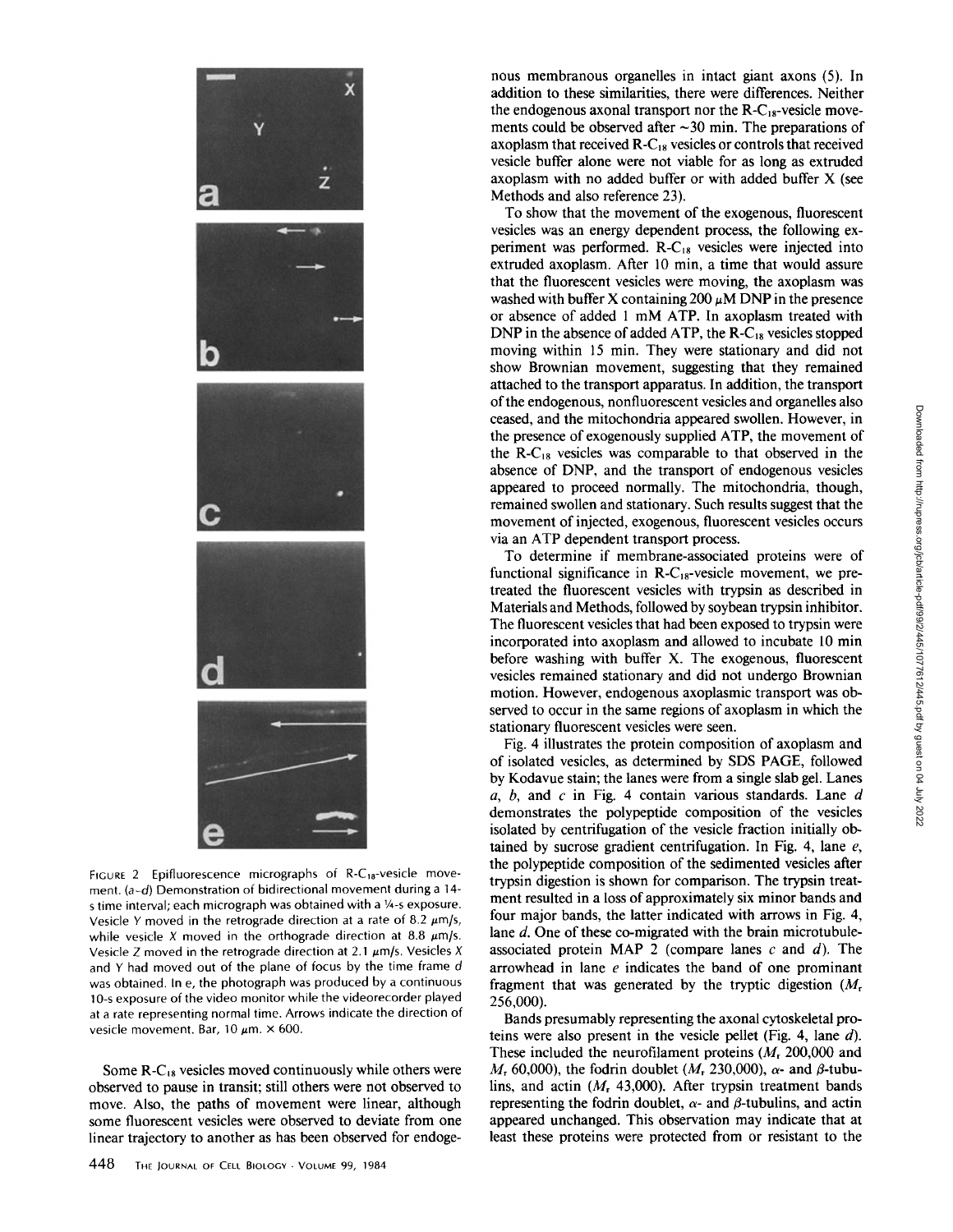

FIGURE 3 Rates of vesicle movement. The distributions of rates of endogenous vesicles from untreated, extruded axoplasm (a), extruded axoplasm treated with  $R-C_{18}$ -vesicle buffer (b), and rates of  $R-C_{18}$  vesicles (c) demonstrate significantly different mean rates ( $P < 0.01$ ). The mean ( $\overline{X}$ ), standard deviation (SD) and sample size (n) are indicated for each histogram.

hydrolytic activity of trypsin. However, this result would also be obtained if these proteins were present both before and after trypsin treatment at a concentration above that in which the extent of staining by Kodavue is linearly related to the amount of protein present. Thus, while the conclusion that fodrin,  $\alpha$ - and  $\beta$ -tubulins, and actin are resistant to the activity of trypsin is consistent with the data of Fig. 4 (see also reference 32), there is a possible alternative explanation.

## **DISCUSSION**

The results presented here demonstrate that the  $R-C_{18}$  intensely labeled the membranes of axonal organelles. Furthermore, when injected into extruded axoplasm, these fluorescent vesicles began moving with characteristics comparable to fast axonal transport. These fluorescent, membranous organelles were observed, using epifluorescence microscopy, for as long as 5 min without significant photobleaching. They moved with rates and trajectories similar to endogenous, nonfluorescent membranous organelles. The observed movement of the  $R-C_{18}$  vesicles could be explained by one or more of several hypotheses. First, the exogenous, labeled vesicle movement could occur by the direct interaction of the labeled vesicle with the endogenous transport machinery. Second, the exogenous vesicles, once introduced into the extruded axoplasm, could have bound endogenous proteins and/or vesicles; therefore, fluorescent vesicle movement might have been by an indirect mechanism. Third, the exogenous vesicles might conceivably have been phagocytosed by an axonal endosome, and the movement observed was that of the endogenous endosome. The experimental results presented here do not directly distinguish between these hypotheses. However, the characteristics of movement of the fluorescent vesicles indicate that probe redistribution or passive flow were

unlikely causes of the bidirectional movements observed. These conclusions are supported by the results discussed below.

The infrared spectra indicated that there was no free rhodamine B in the probe sample (Materials and Methods). In addition, the labeling and isolation procedure presented in Materials and Methods was designed to remove any remaining  $R-C_{18}$  molecules that were not incorporated into membrane. In the light microscopy experiments the number of fluorescently labeled, exogenous vesicles present in the axoplasm was small compared to the number of endogenous vesicles and membranous organelles. For endogenous organelles to become fluorescently labeled, it would require large numbers of probe molecules to leave the hydrophobic lipid bilayer of the exogenous membranes, cross through an aqueous, hydrophilic cytoplasm, and incorporate into another membrane. This process is thermodynamically unfavorable. Also, if the probe molecules did leave the exogenous vesicle membranes, there would be such a large dilution factor that it is unlikely a newly labeled endogenous membrane would be detected by epifluorescence microscopy. In addition, if the probe molecules were moving from one membrane to another, one would expect to observe other vesicles, in the region of an exogenous,  $R-C_{18}$  vesicle, become fluorescent. This observation was never made. These data do not support probe redistribution as an explanation for the observed movement of fluorescent vesicles.

Passive flow—the movement of the exogenous vesicles in a stream of buffer or liquified axoplasm created by the experimental procedure—is also an unlikely explanation for  $R-C_{18}$ vesicle movement for several reasons. First, the method of R- $C_{18}$ -vesicle incorporation that was used helped to avoid biasing the vesicle movement in the orthograde or retrograde direction. It allowed the axoplasm on each side of the incorporation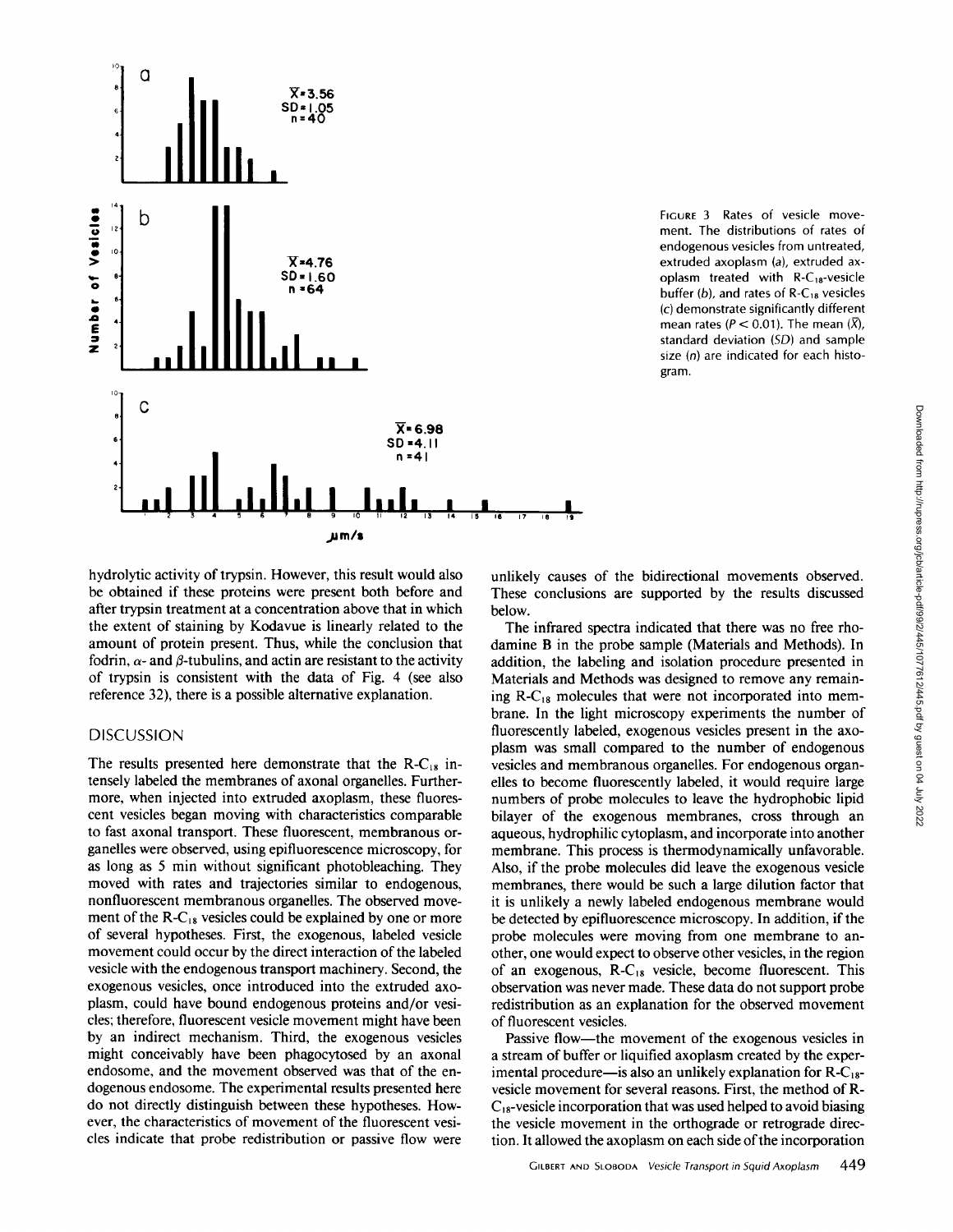

FIGURE 4 SDS PAGE analysis of the protein composition of axoplasm and of isolated vesicles. All lanes are from the same slab gel and are stained with Kodavue. Lanes a, b, and c represent standard lanes: (lane a) containing molecular weight markers ( $\times$  $10^{-3}$ ); (lane b) whole axoplasm; and (lane c) purified mammalian brain microtubules. Lane d demonstrates the polypeptide composition of the vesicle pellet before the trypsin treatment. The arrows in lane d indicate the four main bands that were lost after trypsin treatment. The arrowhead (lane e) indicates a fragment of  $M<sub>t</sub>$  256,000 generated by the tryptic digestion. *td*, tracking dye.

site to remain intact and undisrupted. Furthermore, observations were not made at the site of incorporation, but rather several field widths to both sides of the injection site. Second, two vesicles traveling in opposite directions were observed to pass within  $\sim$  14  $\mu$ m of each other (Fig. 2). It is difficult to imagine streams of flow from disruption occurring in opposite directions, close together in distance, and at the same time. Also, some  $R-C_{18}$  vesicles remained stationary in regions where other fluorescent vesicles were moving. Similar results were obtained when observing endogenous vesicle movement. Finally, the movement of exogenous,  $R-C_{18}$  vesicles was demonstrated to be an energy-dependent process, using the oxidative phosphorylation uncoupling agent, DNP in the presence and absence of added ATP. Such <sup>a</sup> result is consistent with that of Brady et al. (11), who treated extruded axoplasm of the squid giant axon with 200  $\mu$ M DNP in the absence of added ATP and observed that transport of all membranous organelles stopped. In addition, the mitochondria appeared swollen. When ATP was added in the presence of DNP, the vesicles moved normally, but the mitochondria remained swollen and did not move. Because the  $R-C_{18}$ -vesicle movement occurred bidirectionally in areas in which other fluorescent vesicles did not move, and because the movement was

ATP dependent, the movement of the  $R-C_{18}$  vesicles appears to be effected by the transport mechanism of axoplasm .

However, it should be noted that while the axoplasm was viewed for endogenous vesicle transport prior to epifluorescence observations, the converse experiment was not performed. That is, the same fluorescent vesicle was not viewed first by epifluorescence and then by DIC microscopy to compare its movement with the movements of endogenous vesicles in the immediate surroundings. Such an observation, if made, would have strengthened considerably the conclusion that the fluorescent vesicles move due to axonal transport rather than due to passive flow. Such a dual observation was not made, however, because it required at least 5 min to change the optical equipment from epifluorescence to DIC microscopy. Rather, the extruded axoplasm was observed by DIC microscopy after all fluorescent observations were completed.

The data of Fig. 3 show that the mean rate of  $R-C_{18}$ -vesicle movement was significantly faster than the mean rate of movement of unlabeled, endogenous vesicles in extruded axoplasm treated with R-C18-vesicle buffer alone. Moreover, both of these rates were significantly greater than the mean rate of movement of vesicles in extruded axoplasm not treated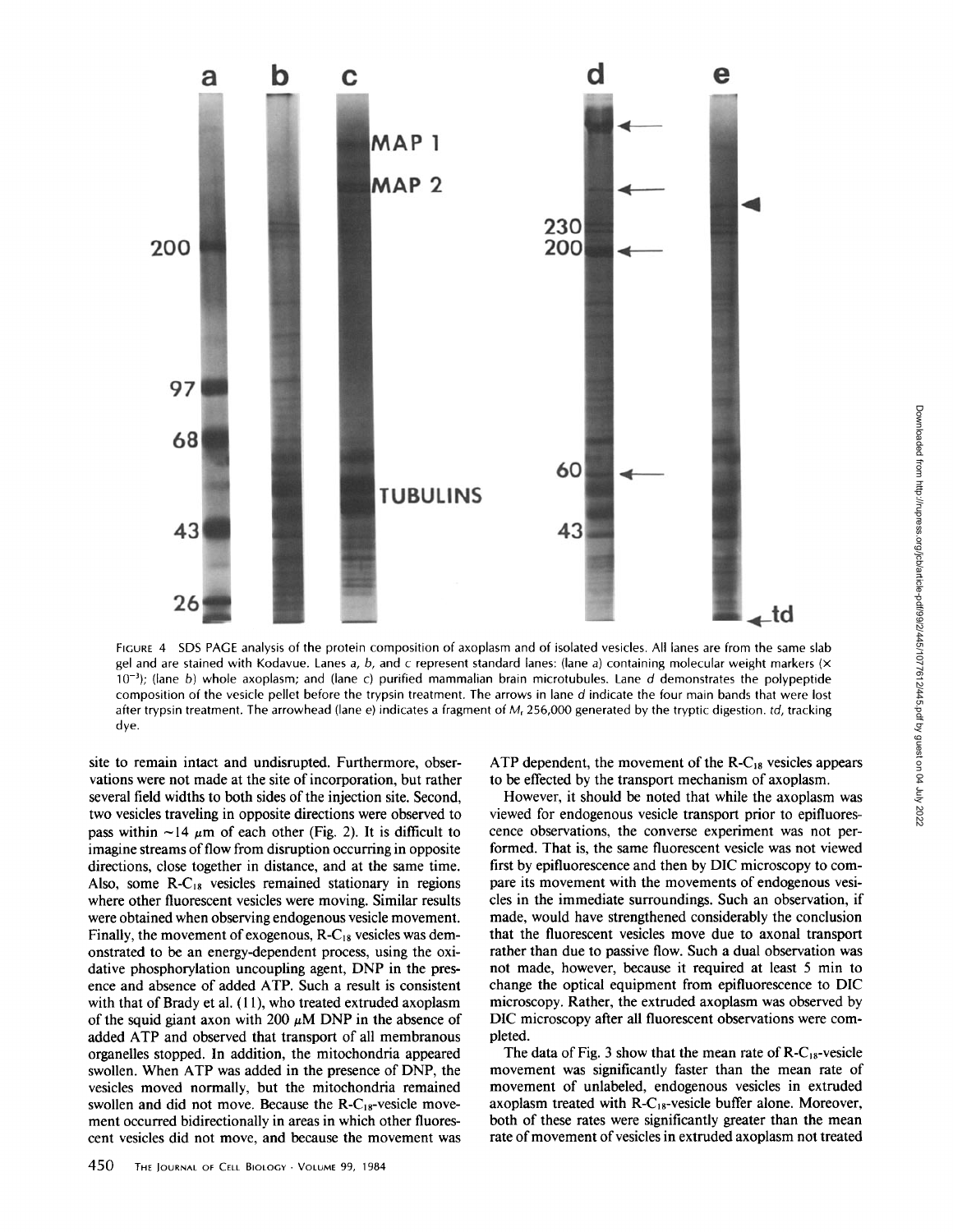with buffer. By comparison, the rate of movement of vesicles in the intact squid giant axon, reported by Allen et al. (5), ranged from 0.5 to 5  $\mu$ m/s. The results presented here, therefore, must be interpreted in light of these varying rates observed under different experimental conditions. The easiest explanation, but not necessarily the correct one, for the faster movements noted in the  $R-C_{18}$ -vesicle experiments is that the mean rate is shifted to a higher value due to the inclusion of a small population of vesicles that move at very high rates (see distribution in Fig. 3 $c$ ). These could conceivably represent vesicles moving due to passive flow rather than due to the endogenous transport machinery. Yet several other factors relative to the manner in which the data summarized above were collected could also explain the variation in mean rates. The fluorescent labeling technique may have allowed detection of a faster moving population of vesicles than has been observed previously using methods based on phase differences of vesicles (phase-contrast and DIC microscopy). Because a fluorescent vesicle appears as a bright spot on a black background, the vesicle is easy to follow for very long distances (at least 185  $\mu$ m) not only axially along the axon, but also at different focal planes within the axoplasm. Conversely, motion analysis of unlabeled, endogenous vesicles can only be done for a short distance  $(4-8 \mu m)$  before the vesicle moves out of the plane of focus and becomes lost in the surrounding axoplasm that is composed in part of numerous other vesicles that look and move in a similar manner (see references 1, 2). Therefore, the visual characteristics of the vesicles in the fluorescence and DIC experiments are quite different.

The results reported may also reflect the effects of the buffer employed. The buffer that favored the  $R-C_{18}$ -vesicle isolation did not stimulate the solution condition of the axoplasm (23) in that it was hypotonic and contained a high concentration of chloride ions. Chloride ion in high concentration has been determined to have a chaotropic effect on intracellular structure and function (17, 28, 33). It is conceivable that the buffer conditions disrupted the axoplasm somewhat and may have allowed faster particle movement to occur. The data of Fig. 3,  $a$  and  $b$ , support this explanation because the mean rate of movement of endogenous vesicles of axoplasm treated with  $R-C_{18}$ -vesicle buffer is significantly higher than the mean rate of movement of vesicles of extruded axoplasm alone. Also, Adams and Bray (3) reported that large particles (0.8  $\mu$ m in diameter) microinjected into crab axons could be made to move by reducing the osmotic strength of the buffer, which causes the axon to swell. Thus, the higher rates of the  $R-C_{18}$ vesicles reported here may be due not only to the buffer conditions employed, but also to the improved ability to detect vesicles as a result of using the fluorescent membrane probe.

The trypsin experiments indicated that the movement of the  $R-C_{18}$  vesicles was dependent upon membrane-associated proteins. The vesicles that were treated with trypsin followed by soybean trypsin inhibitor did not move when incorporated in axoplasm, yet the transport of endogenous nonfluorescent vesicles proceeded normally. SDS PAGE revealed a loss of four major bands, indicated by arrows in Fig. 4, lane  $d$ , as well as approximately six minor bands. Bands having molecular weights similar to the neurofilament proteins were lost while bands presumably representing the fodrin doublet,  $\alpha$ and  $\beta$ -tubulins, and actin were still strongly evident. One of the major bands that was lost with trypsin digestion migrated with a mobility similar to brain MAP  $2$  (Fig. 4, compare lanes  $c$  and  $c$ ), while Fig. 4, lane  $e$ , demonstrates that a 256,000mol-wt band was generated by the trypsin digestion (arrowhead, Fig.  $3e$ ). Vallee and Borisy (32) reported the removal of the projections from isolated microtubules with trypsin, generating fragments having  $M_r$  of 255,000, 148,000, and 116,000 . They concluded from their results that the trypsin selectively destroyed high molecular weight proteins associated with microtubules. A MAP 2-like molecule has not been previously reported to be a component of the axonal cytoskeleton (8, 22, 31). However, previous reports on the protein composition of the axon dealt with the entire axoplasm, while this report uses a vesicle preparation that is presumably enriched in vesicle membrane-associated proteins. It must be remembered, though, that the vesicle fraction is not a pure membrane fraction. Fig. 1 demonstrates its heterogeneity, including filamentous aggregates probably representing cytoskeletal proteins.

Finally, the bright, punctate areas in the fluorescence streaks illustrating vesicle movement (Fig.  $2e$ ) deserve comment. This observation was completely unexpected since views of moving vesicles give the impression that the movement is continuous with no changes in brightness and no Brownian motion. This punctate pattern could indicate a mechanism in which a vesicle moves in a steplike, thrusting fashion. Schmitt (25) proposed such a model in which vesicles would move along microtubules or neurofilaments in this fashion. The evidence to support such a model will be the subject of another paper (S. P. Gilbert, R. D. Sloboda, and R. D. Allen, manuscript in preparation).

The results presented here do not distinguish or provide evidence in support of a specific molecular mechanism, but rather report a reconstituted model that can be used to study intracellular particle movement and fast axonal transport. It is hoped that this homologous system can be used in experiments designed to perturb the surface of the labeled vesicles in an attempt to localize and characterize the force transducing molecules involved in fast axonal transport.

We thank Dr. Robert D. Allen for the generous use of his optical and video equipment. Also, S. P. Gilbert appreciates Dr. Allen's permission to spend the time taking the Physiology Course, Marine Biological Laboratory. We appreciate the generous gift of R-C18 by Dr. Wendy F. Boss, and acknowledge Ian Baldwin for assistance with the mass spectroscopy, Robert Perni for assistance with the infrared spectroscopy, and Dr. Carol L. Folt for guidance in the statistical analysis . We thank Dr. D. Lansing Taylor and Dr. Edward M. Berger for critical comments and suggestions concerning portions of this work. S. P. Gilbert acknowledges Louisa Howard and Dr. Christopher G. Reed for training, technical assistance, and encouragement in electron microscopy and Dr. Joel L. Rosenbaum, Instructor-in-Chief of the Physiology Course, Marine Biological Laboratory, 1983, for establishing the scientific environment in which this research could be done.

This research was supported by grants to the Marine Biological Laboratory, Physiology Course (National Institutes of Health Training Grant GM-31136-05) and to R. D. Sloboda (National Science Foundation PCM-8021976 and the Henry Heyl Fund of the Hitchcock Foundation). S. P. Gilbert is a graduate student at Dartmouth College supported by <sup>a</sup> R. Mellville Cramer Graduate Fellowship .

Received for publication 20 January 1984, and in revised form 23 April 1984.

REFERENCES

1. Adams, R. J. 1982. Organelle movement in axons depends on ATP. Nature (Lond.). 297 :327-329.